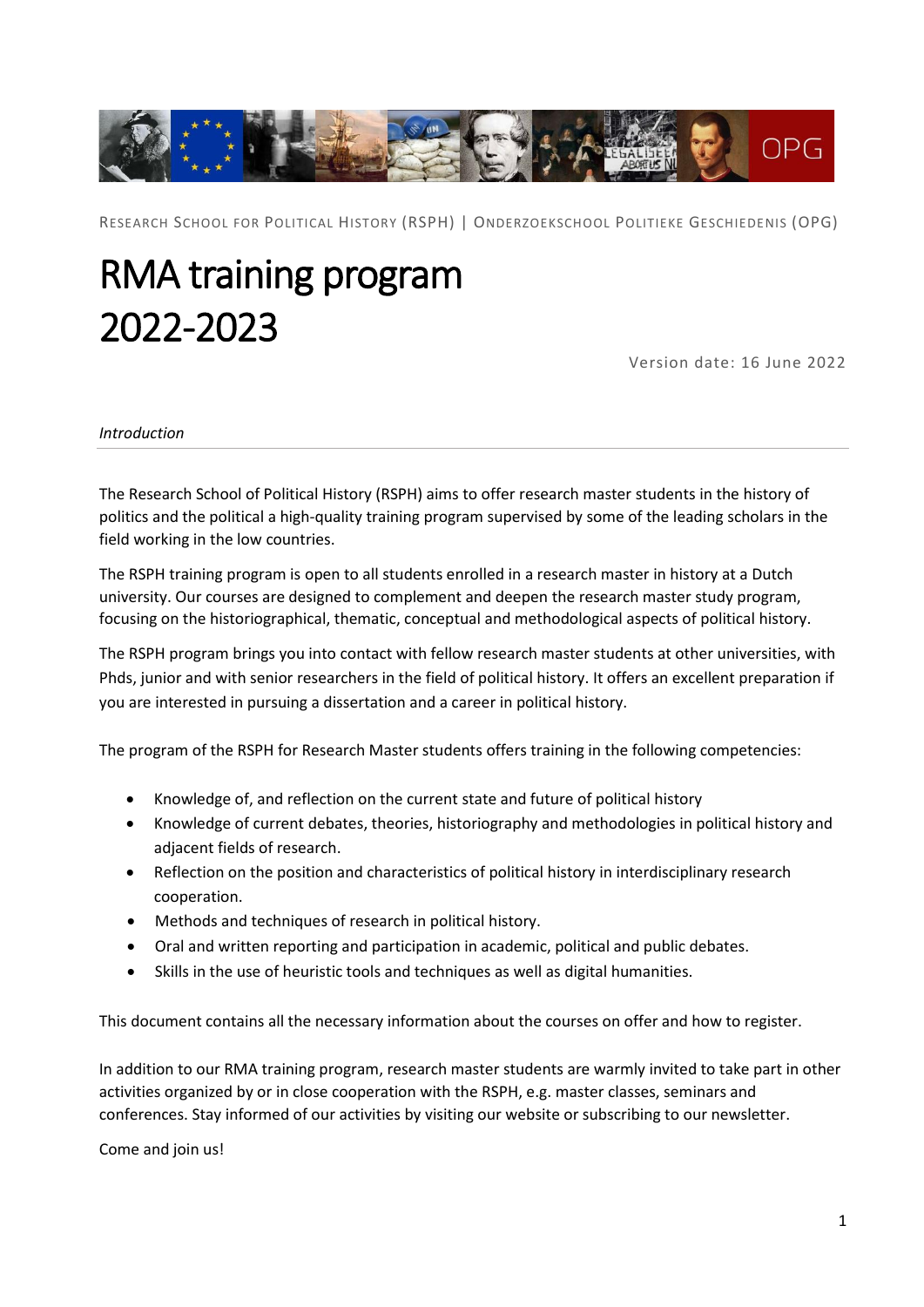#### *How to register?*

The RSPH program is open to all students enrolled in a research master history programs at a Dutch university. Students need to register for the RSPH at the beginning of their research master program via the program director of their own Research Master program (who has to submit the names of registered students at the beginning of the academic year).

As registered student at the RSPH we expect you to follow an individual program of 10 ECTS in total. If for any reason you wish to earn more (or less) credits, a specific arrangement can be made in consultation with the director of studies of the RSPH.

As soon as you have decided to join the RSPH training program, we kindly ask you to give notice of the courses and (if already applicable) other activities you want to participate in via [bureau@onderzoekschoolpolitiekegeschiedenis.nl.](mailto:bureau@onderzoekschoolpolitiekegeschiedenis.nl) Please include the following information in your e-mail:

- Your full name
- Your home university
- Your research master
- The courses and/or summer school you intend to follow (including EC)

## *Credits and certificates*

At the end of each course / summer school the participants will receive a certificate, specifying grade and credits that have been obtained. The courses have a study load of 3 - 5 ECTS (=140 hours) However, if your research master demands you to obtain 6 ECTS, it is possible to ask the supervisors to expand the requirements for the final assignment (+28 hours) for an extra credit.

By way of exception, an additional credit point (to a maximum of 3 ECTS) can be earned by actively participating in and writing a report about a platform activity of the RSPH (e.g. the opening, a seminar, master class or conference). In case you want to consider this, please send us a reasoned proposal via [bureau@onderzoekschoolpolitiekegeschiedenis.nl.](mailto:bureau@onderzoekschoolpolitiekegeschiedenis.nl)

#### *Schedule of the training program*

| Semester 1                                                                      |             | Semester 2                              |             |
|---------------------------------------------------------------------------------|-------------|-----------------------------------------|-------------|
|                                                                                 | <b>ECTS</b> |                                         | <b>ECTS</b> |
| Introductory course:                                                            | $5 - 6$     | Course Back to the source               | $3 - 5$     |
| What is political history (Nov-Dec)                                             |             | Political History Unraveled (Feb-March) |             |
|                                                                                 |             | Summer school (July)                    | $3 - 5$     |
| Optional: active participation in a RSPH platform activity (1 EC; max. of 3 EC) |             |                                         |             |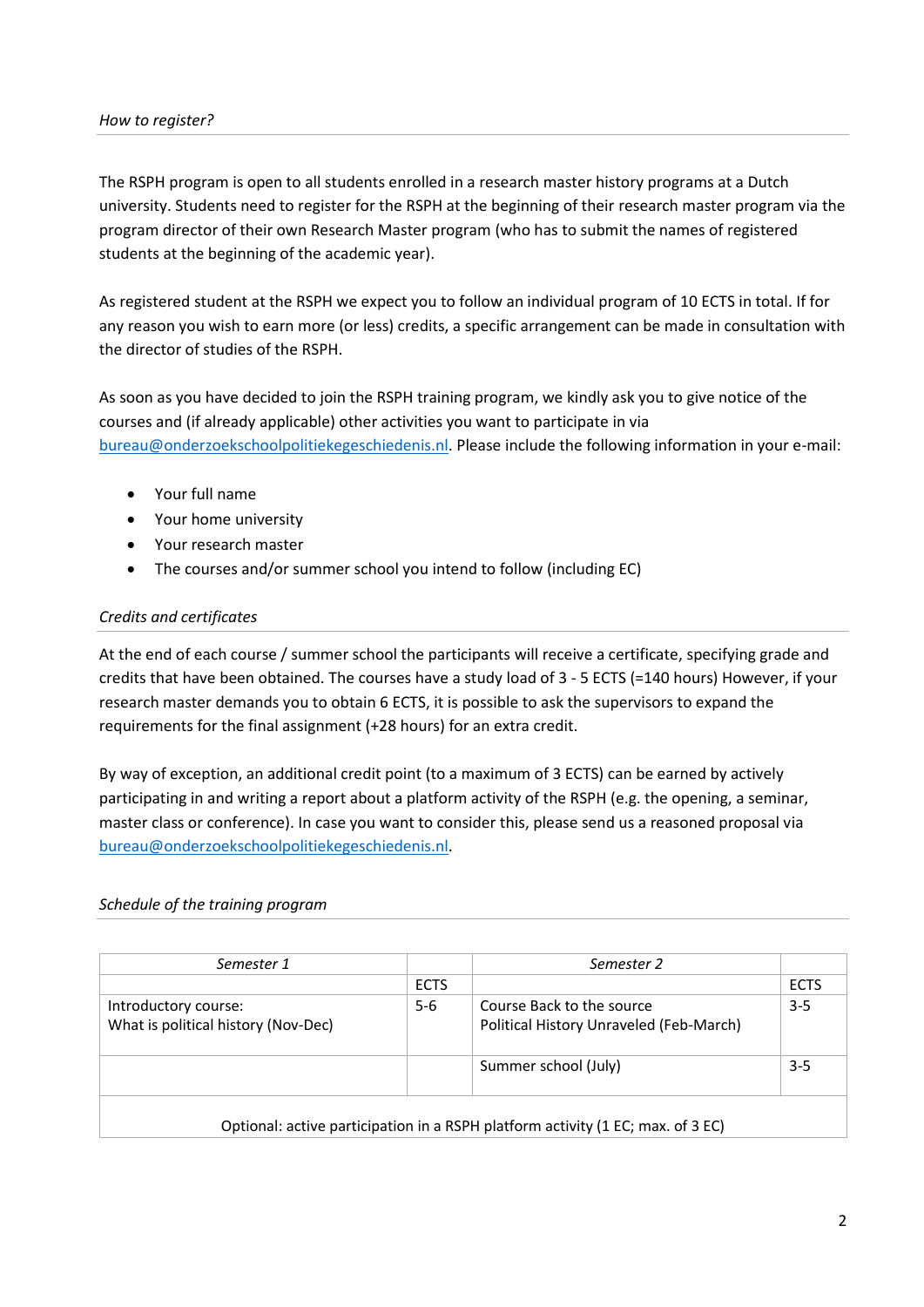**Opening of the Academic year – the history of 'ordinary citizens' and their relation to power**

Date: 23 September 2022 Location: Trippenhuis, Amsterdam

The beginning of a new academic year is marked by the annual RSPH opening event. The theme of this year's opening is writing the history of "ordinary citizens" and their relation to power. Harm Kaal (Radboud University) and Marnix Beyen (University of Antwerp) will deliver an introduction, after which journalist and author Marcia Luyten will give a lecture and discuss the theme.

Since the opening offers a sneak preview of the summer school scheduled at the end the academic year, all research master students are encouraged to attend!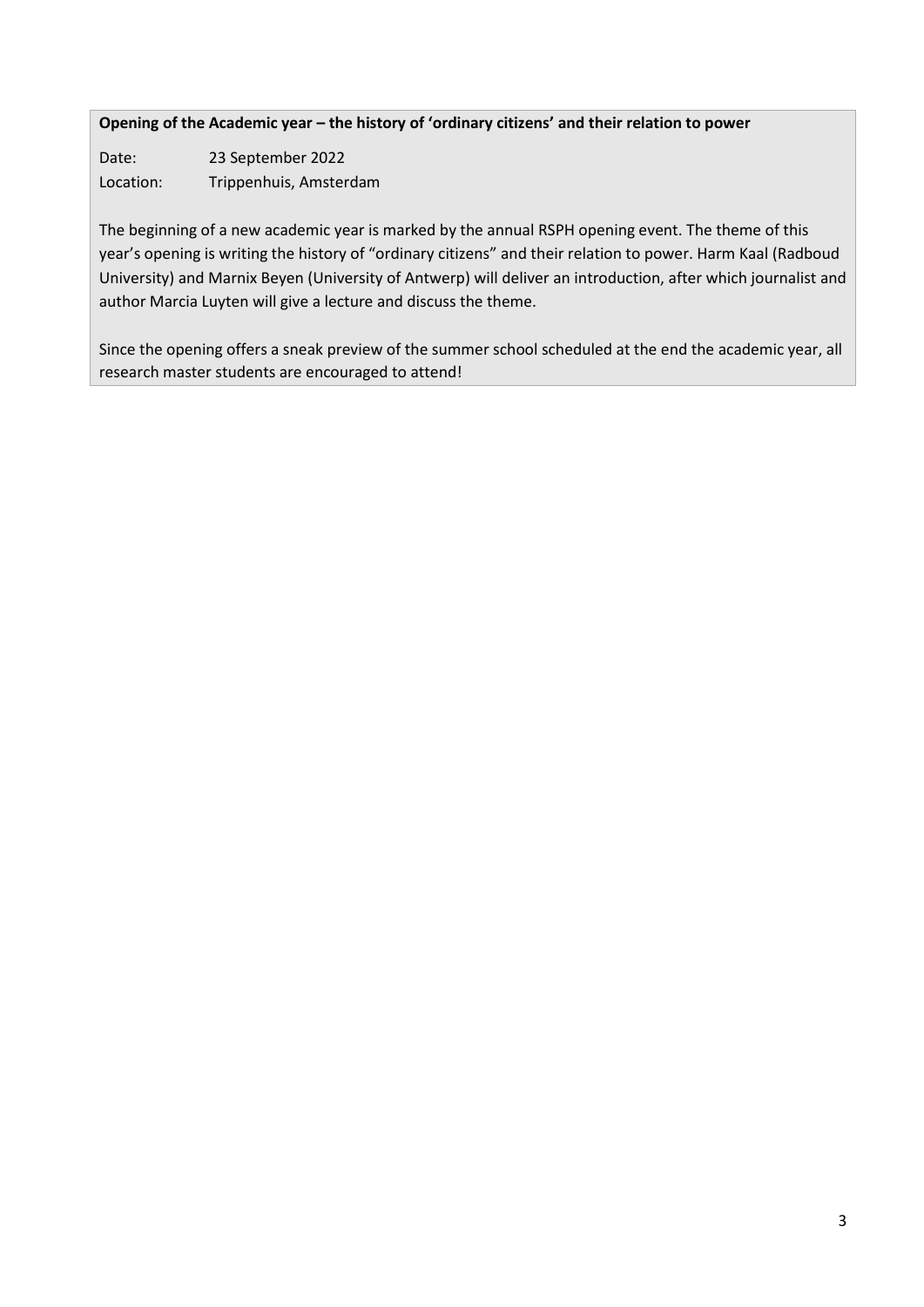## *Course descriptions*

## C.1 **Introductory Course: What is Political History?**

*Supervisors***:** dr. Peter van Dam and dr. Jeroen van Zanten (University of Amsterdam) Course period: 1<sup>st</sup> semester | November – December 2022 (week 45-50) | 6 meetings *Credits*: 5 – 6 ECTS

*Registration*: before 15 September 2022 [\(bureau@onderzoekschoolpolitiekegeschiedenis.nl\)](mailto:bureau@onderzoekschoolpolitiekegeschiedenis.nl)

What is political history? Among historians and social scientists definitions of and approaches to political history have diverged immensely. In this course, students explore approaches relevant to the history of politics and discuss the conceptualization of political history and the use of key concepts.

Participants in this course will learn:

- How to define and analyze key concepts in the history of politics;
- How to evaluate historical studies from a conceptual and theoretical perspective;
- How to use and incorporate key concepts in the analysis of sources for the study of the political history

Themes and concepts to be discussed include the concept of the political, power & state formation, political culture, international politics, citizenship, politics beyond the nation and civil society.

The course will be taught in Dutch or English (depending on the language skills of the participants).

## *Requirements*

- Participation: students have to be present and prepared.
- Preparing a discussion: a weekly discussion is prepared and introduced by a selected group of participants.
- Pitch and book review: at every meeting, one or more students pitch (ca. 2 minutes) a historical study which she or he deems a good example of what political history is or should be. A more extensive review of this study is handed in in writing (1000 words max.) a week after the initial pitch.
- Final paper: Participants write a paper of 3000 words, which answers the question of this course: What is political history?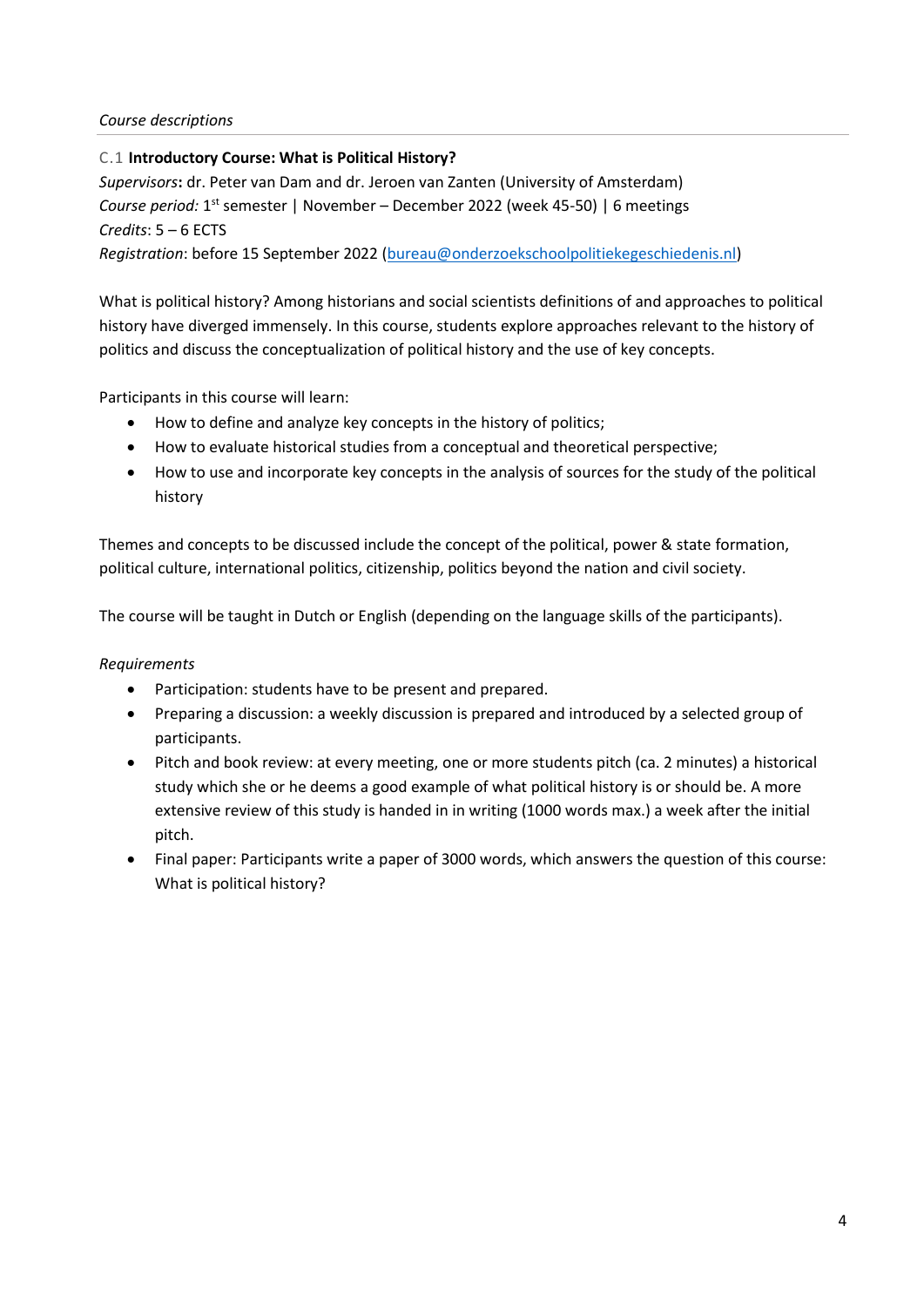## C.2 **Back to the Source: Political History Unravelled**

*Coördination***:** dr. Carla Hoetink (Radboud University; RSPH Director of Studies) *Supervisors:* researchers of Huygens ING Course period: 2<sup>nd</sup> semester | February 2023 – March 2022 (weeks t.b.a) | 5 meetings *Credits*: 3 – 5 ECTS *Registration*: before 15 December 2022 [\(bureau@onderzoekschoolpolitiekegeschiedenis.nl\)](mailto:bureau@onderzoekschoolpolitiekegeschiedenis.nl)

Long gone are the days when political history was only described from official state documents. In today's historical practice a great deal of attention is paid to multi-perspectivity, seeking opportunities to hear different voices. No one doubts the relevance of looking beyond the text and incorporating visual, auditory and material sources. In addition, new approaches and rapidly developing digital techniques shed fresh light on classical sources and open different possibilities for organizing, analyzing and presenting sources on a larger scale. What does this mean for writing political history today?

In this course, students develop a broad view of the potential of resources to analyze the history of politics and the political. Students also learn to critically reflect on the limitations of various types of sources, archives, and datasets, and to recognize their 'political' nature. What were the roles of e.g. the state and social movements in collecting and archiving materials? What blank spots does this leave in the archives and analyses?

Participants in this course will:

- Gain insight into a range of sources relevant to study political history;
- Reach a next level in source critique;
- Get acquainted with new technologies to access, comprehend, analyse and manage primary sources relevant to political historians;
- Obtain the skills to use various primary sources both physical and digital and apply methods in a sound way.

The course will be taught in Dutch or English (depending on the language skills of the participants).

## *Requirements*

• Specific requirements t.b.a (you may expect weekly preparations, active participation, written reflections and a presentation to be part of the assessment)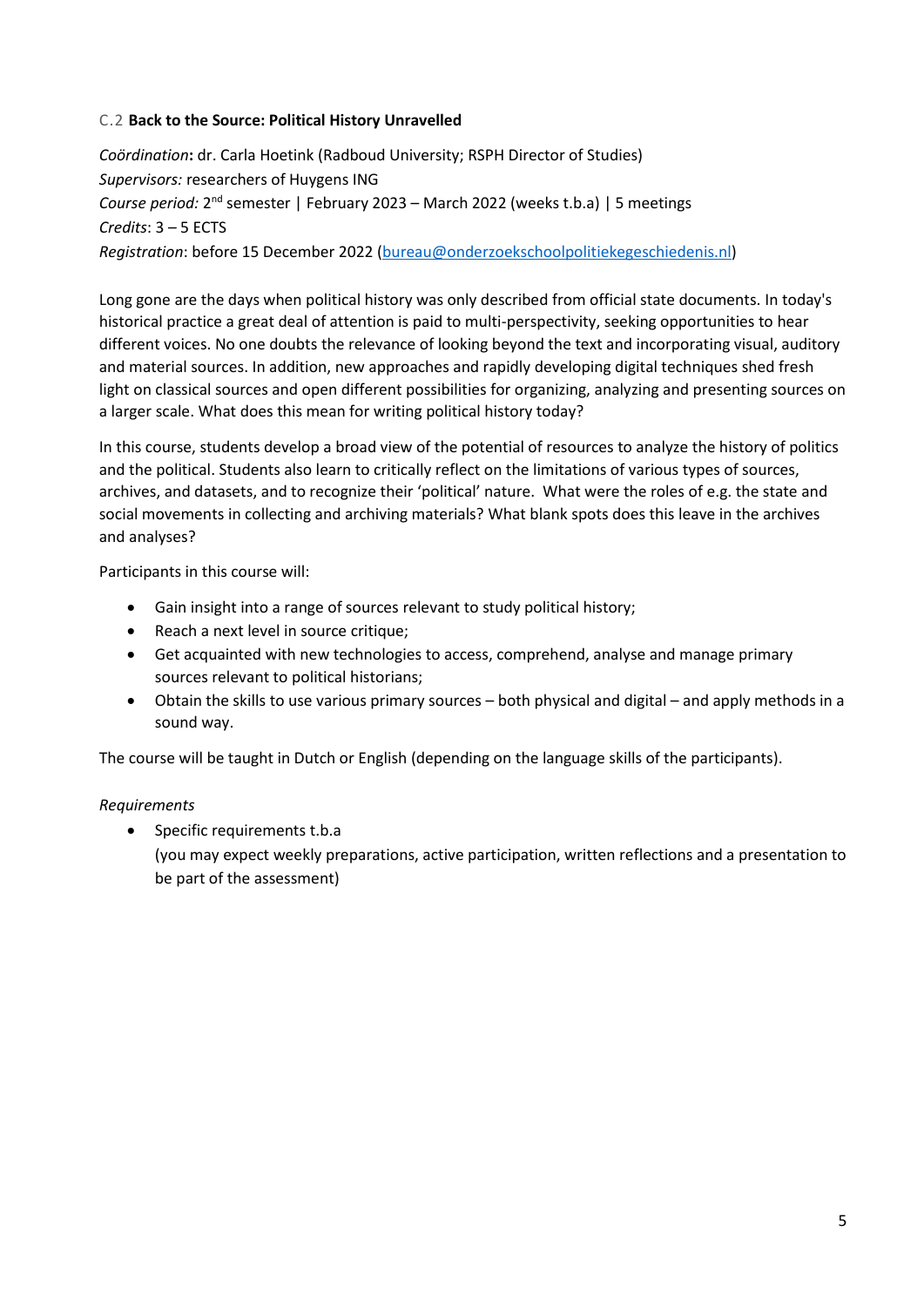## C.3 **Summer School Writing Political History from Below: Theory and Practice** *Supervisors:* Marnix Beyen (University of Antwerp) and Harm Kaal (Radboud University) *Dates*: 3 – 7 july 2023 *Credits*: 3 – 5 ECTS *Registration***:** before 1 February 2022 [\(bureau@onderzoekschoolpolitiekegeschiedenis.nl\)](mailto:bureau@onderzoekschoolpolitiekegeschiedenis.nl)

The 2023 summer school is dedicated to studying politics 'from below'. Assessing the state-of-the-art in 2013, Willibald Steinmetz and Heinz-Gerhard Haupt concluded that 'governments, monarchs, parties, or parliaments … still get the bulk of attention in many new political histories'. Although this still holds true today, studying politics from below or at the intersection of the 'formal political world of representation and the informal political world of everyday life' (Lawrence 2009) has been on the up. Testimony to this is research by political historians on petitioning, correspondence, electoral culture, public opinion formation, popular culture, the rise of the citizen-consumer, and the mass media, among other topics. In political theory and philosophy, too, the notion of 'the people' and bottom-up perspectives on political representation and democracy are en vogue.

Yet, those interested in such approaches to political history are confronted with a range of challenges. First of all, the lack of a shared vocabulary among political historians. Doing political history from below comes with a variety of concepts, such as 'popular politics', 'the politics of everyday life', 'subaltern politics', 'ordinary politics', and 'public politics'. Definitions often remain vague. Second, a (supposed) lack of sources and representativeness: archives are highly geared towards offering access to high politics (institutional and personal archives) and the sources we do have are not equally distributed in terms of class, gender, ethnicity etc. Third, the interaction between the formal and informal political world is often staged and mediated, with the mass media playing a key role.

These challenges form the starting point for our summer school. In the first part you familiarize yourself with the key historiographical debates and theories on politics from below, democracy and political representation from a multidisciplinary perspective (history, philosophy, political science). The second part is dedicated to a discussion of recent research on citizen letters, petitions, protests and the mass media (printed press, radio, TV) with a focus on Western Europe. In the third and final part of the summer school you get acquainted and work with various sources and methods to write political history from below and get the opportunity to formulate or finetune your own research ideas in a collaborative setting. You can draw inspiration from ongoing research projects conducted by the tutors of this summer school in which they approach political history from below.

After completing this summer school you are able to

- Combine a philosophical, political scientific and historical approach to the topic
- Offer a conceptual and theoretical reflection on writing history from below
- Find and select sources and methods to explore political history 'from below'